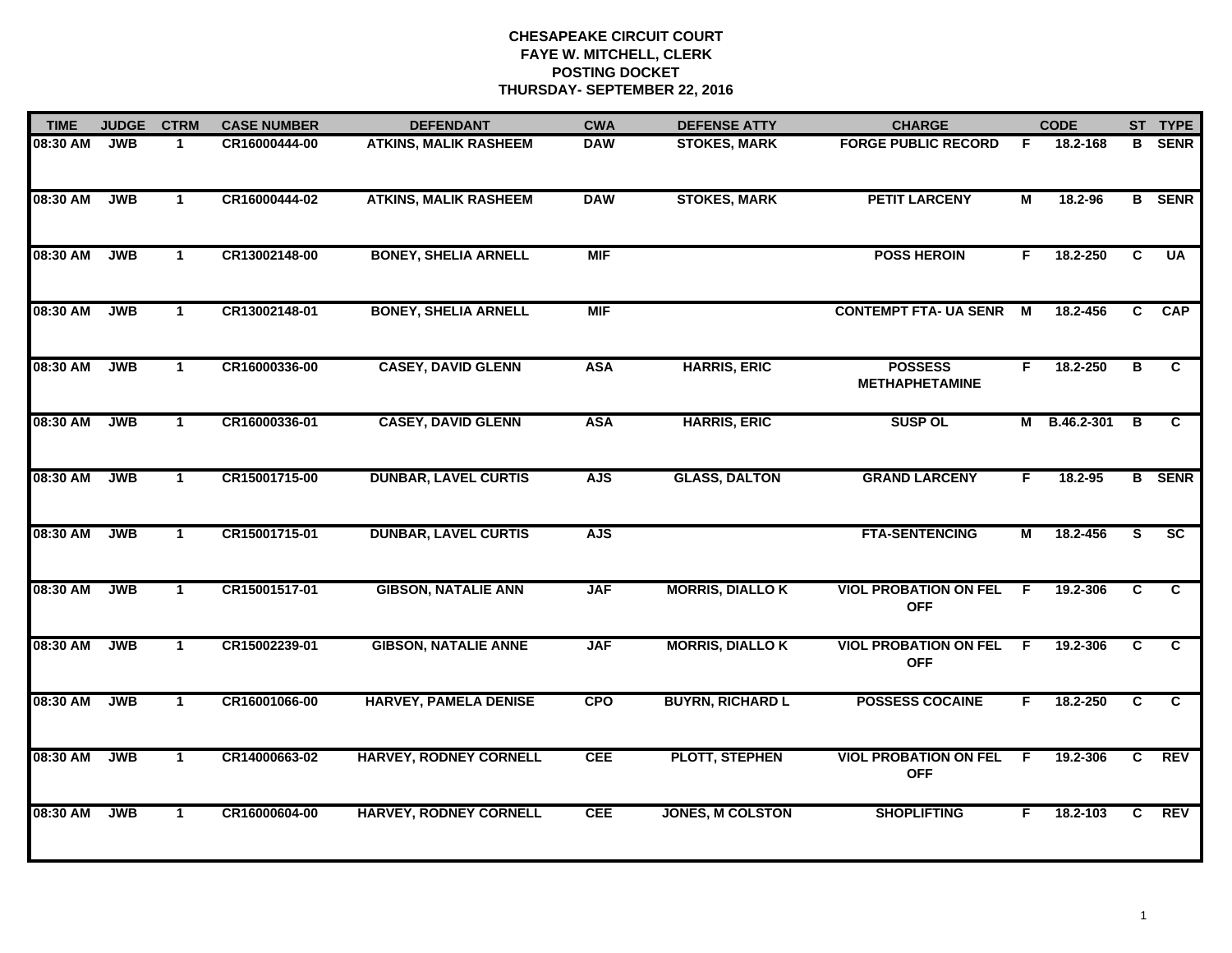| <b>TIME</b>  | <b>JUDGE</b> | <b>CTRM</b>    | <b>CASE NUMBER</b> | <b>DEFENDANT</b>                   | <b>CWA</b> | <b>DEFENSE ATTY</b>        | <b>CHARGE</b>                                       |              | <b>CODE</b>   |    | ST TYPE        |
|--------------|--------------|----------------|--------------------|------------------------------------|------------|----------------------------|-----------------------------------------------------|--------------|---------------|----|----------------|
| 08:30 AM     | <b>JWB</b>   | $\mathbf 1$    | CR10000092-02      | <b>REVELL, NAKALAS CORTA</b>       | <b>BKF</b> | PLOTT, STEPHEN             | <b>VIOL PROBATION ON FEL</b><br><b>OFF</b>          | $\mathsf{F}$ | 19.2-306      | C. | <b>REV</b>     |
| 08:30 AM     | <b>JWB</b>   | $\mathbf{1}$   | CR10000901-02      | <b>REVELL, NAKALAS CORTA</b>       | <b>BKF</b> | <b>PLOTT, STEPHEN</b>      | <b>VIOL PROBATION ON FEL</b><br><b>OFF</b>          | -F           | 19.2-306      | C  | <b>REV</b>     |
| 08:30 AM     | <b>JWB</b>   | $\mathbf{1}$   | CR16000873-00      | <b>WARREN, DWIGHT CLIFTON</b>      | <b>PLS</b> | <b>WENTWORTH, RACHEL E</b> | <b>OBTAIN MONEY BY FALSE F</b>                      |              | 18.2-178      | в  | C.             |
| 08:30 AM     | <b>JWB</b>   | 1              | CR16000873-01      | <b>WARREN, DWIGHT CLIFTON</b>      | <b>PLS</b> | <b>WENTWORHT, RACHEL E</b> | <b>OBTAIN MONEY BY FALSE F</b>                      |              | 18.2-178      | в  | C              |
| 08:30 AM     | <b>JWB</b>   | $\mathbf 1$    | CR16000873-02      | <b>WARREN, DWIGHT CLIFTON</b>      | <b>PLS</b> | <b>WENTWORHT, RACHEL E</b> | <b>OBTAIN MONEY FALSE</b><br><b>PRET &gt;=\$200</b> | F.           | 18.2-178      | в  | C.             |
| 08:30 AM     | <b>JWB</b>   | $\mathbf{1}$   | CR95000273-01      | <b>WICKERHAM, MARK DAVID</b>       | <b>AHM</b> | PLOTT, STEPHEN             | <b>VIOL PROBATION ON FEL</b><br><b>OFF</b>          | -F           | 19.2-306      | в  | C.             |
| 08:30 AM     | <b>JWB</b>   | $\mathbf{1}$   | CR95000275-01      | <b>WICKERMAN, MARK DAVID</b>       | <b>AHM</b> | <b>PLOTT, STEPHEN</b>      | <b>VIOL PROBATION ON FEL</b><br><b>OFF</b>          | - F          | 19.2-306      | в  | C              |
| 08:30 AM     | <b>JWB</b>   | $\mathbf{1}$   | CR11002232-05      | <b>WILKINSON, MICHAEL KEITH</b>    | <b>AHM</b> | <b>TUTHILL, BARTLEY</b>    | <b>VIOL PROBATION ON FEL</b><br><b>OFF</b>          | -F           | 19.2-306      | в  | RE             |
| 08:30 AM     | <b>JWB</b>   | $\mathbf 1$    | CR16000655-00      | <b>WILLIAMS, BRANDON ALEXANDER</b> | <b>BKF</b> | <b>TITTER, JENIFER</b>     | <b>ATTEMPT GRAND LARCENY F</b>                      |              | 18.2-95       | C. | C              |
| 08:30 AM     | JWB          | $\mathbf 1$    | CR16000655-01      | <b>WILLIAMS, BRANDON ALEXANDER</b> | <b>BKF</b> | TITTER, J                  | <b>FALSE ID</b>                                     | М            | $19.2 - 82.1$ | C  | $\overline{c}$ |
| 08:30 AM TSW |              | 4              | CR16000709-00      | <b>ELLIOTT, MONISIA NIKITIA</b>    | <b>MIF</b> | <b>JONES, M COLSTON</b>    | <b>FORGE A PUBLIC RECORD F</b>                      |              | 18.2-168      |    | <b>B</b> SENR  |
| 08:30 AM     | <b>TSW</b>   | $\overline{4}$ | CR16000709-01      | <b>ELLIOTT, MONISIA NIKITIA</b>    | <b>MIF</b> | <b>JONES, M COLSTON</b>    | <b>DISTRIBUTE MARIJUANA AS M</b><br><b>ACCOM</b>    |              | 18.2-248.1    | в  | <b>SENR</b>    |
| 08:30 AM     | <b>TSW</b>   | $\overline{4}$ | CR12001674-02      | <b>GRAY, TEQUILA DEVON</b>         | <b>DAW</b> | Wegman, Robert L.          | <b>VIOL PROBATION ON FEL</b><br><b>OFF</b>          | F            | 19.2-306      | C. | <b>REV</b>     |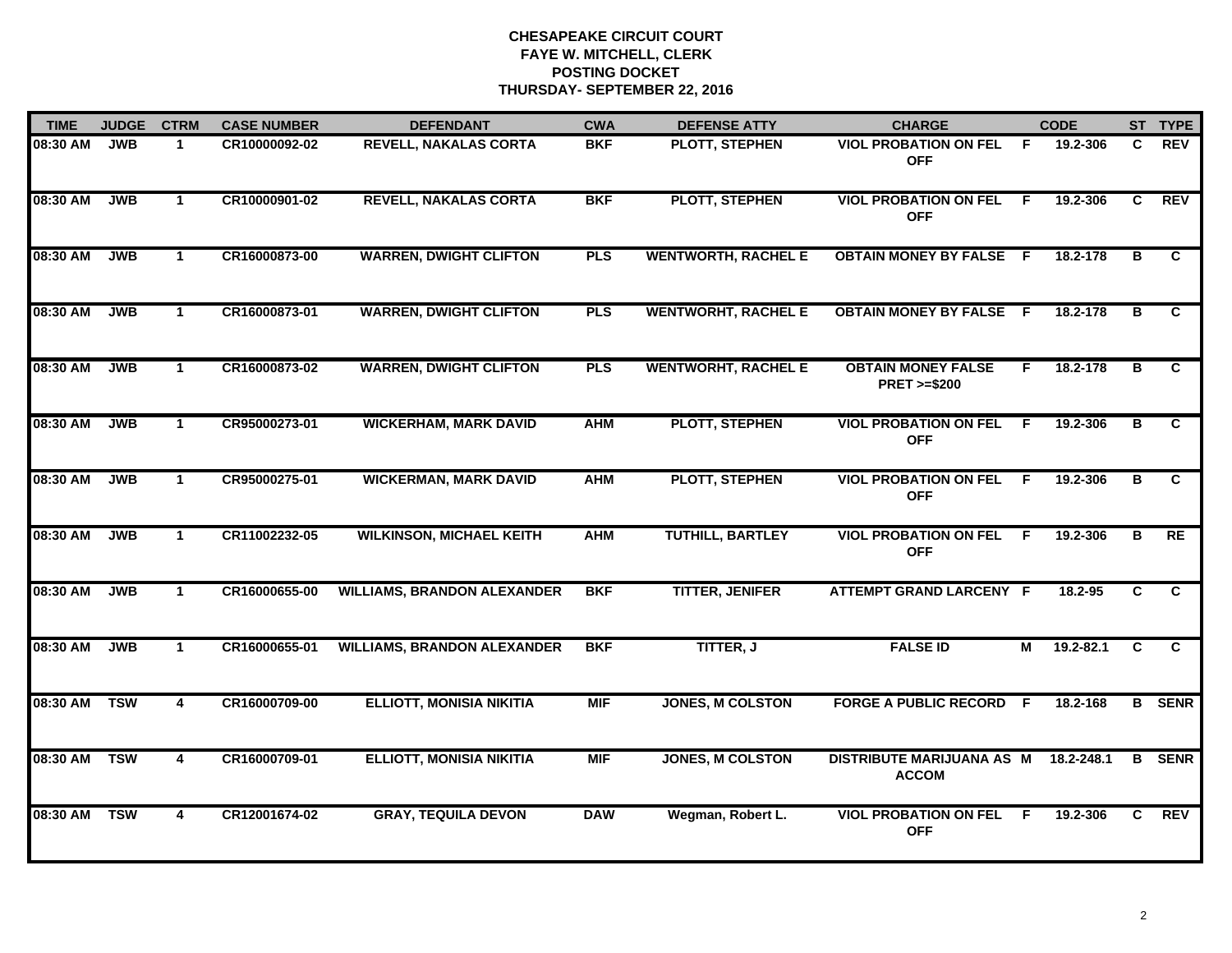| <b>TIME</b>   | <b>JUDGE</b> | <b>CTRM</b>    | <b>CASE NUMBER</b> | <b>DEFENDANT</b>                    | <b>CWA</b> | <b>DEFENSE ATTY</b>       | <b>CHARGE</b>                                 |     | <b>CODE</b> |                | ST TYPE         |
|---------------|--------------|----------------|--------------------|-------------------------------------|------------|---------------------------|-----------------------------------------------|-----|-------------|----------------|-----------------|
| 08:30 AM      | <b>TSW</b>   | 4              | CR15001756-00      | <b>JACOBS, LASHANA JANEE</b>        | <b>ASA</b> | <b>GLASS, DALTON</b>      | <b>POSSESS COCAINE</b>                        | F.  | 18.2-250    | B              | <b>SENR</b>     |
| 08:30 AM      | <b>TSW</b>   | $\overline{4}$ | CR15001756-01      | <b>JACOBS, LASHANA JANEE</b>        | <b>ASA</b> | <b>GLASS, DALTON</b>      | <b>POSSESS MARIJUANA</b>                      | М   | 18.2-250.1  | B              | <b>SENR</b>     |
| 08:30 AM      | <b>TSW</b>   | 4              | CR12000724-01      | <b>REED, LESLEY HARVIN</b>          | <b>MIF</b> | <b>POULSON, MICHAEL C</b> | <b>VIOL PROBATION ON FEL</b><br><b>OFF</b>    | F.  | 19.2-306    | $\overline{s}$ | <b>UA</b>       |
| 08:30 AM      | <b>TSW</b>   | 4              | CR14002097-00      | <b>SETTLE, JAMES WOODROW; III</b>   | <b>AJS</b> | <b>SOSA, KAREN</b>        | POSSESS OXYMORPHONE F                         |     | 18.2-250    | C              | <b>DD</b>       |
| 08:30 AM MATA |              | 5              | CR13002530-01      | <b>KUZMINSKI, MICHAEL ROBERT</b>    | <b>PLS</b> | <b>MELTON, JAMES</b>      | <b>VIOL PROBATION ON FEL</b><br><b>OFF</b>    | - F | 19.2-306    | C.             | <b>REV</b>      |
| 08:30 AM      | <b>RDS</b>   | 6              | CR15000303-01      | <b>IDEC, RICHARD THOMAS</b>         | <b>AEP</b> | Byrum, Robert G           | <b>VIOL PROBATION ON FEL</b><br><b>OFF</b>    | -F  | 19.2-306    | C.             | <b>REV</b>      |
| 08:30 AM      | <b>RDS</b>   | 6              | CR13000791-00      | <b>KING, ROBERT EARL; III</b>       | <b>AEP</b> | Taylor, Matthew T; SR     | <b>GRAND LARCENY</b>                          | F.  | $18.2 - 95$ |                | C MOPT          |
| 08:30 AM      | <b>RDS</b>   | 6              | CR16000663-00      | <b>PORTER, DANIEL SHAWN</b>         | <b>DJH</b> | Winn, A Robinson          | <b>ASSAULT &amp; BATTER</b><br><b>OFFICER</b> | F   | $18.2 - 57$ |                | C SENR          |
| 08:30 AM      | <b>RDS</b>   | 6              | CR16000663-01      | <b>PORTER, DANIEL SHAWN</b>         | <b>DJH</b> | Winn, A Robinson          | <b>ASSAULT &amp; BATTER</b><br><b>OFFICER</b> | F   | 18.2-57     |                | C SENR          |
| 08:30 AM      | <b>RDS</b>   | 6              | CR14002355-02      | <b>WILLIAMSON, RYAN CHRISTOPHER</b> | <b>AHM</b> | Stowe, Randolph D         | <b>VIOL PROBATION ON FEL</b><br><b>OFF</b>    | F.  | 19.2-306    | C.             | <b>REV</b>      |
| 09:00 AM MATA |              | 5              | CR12002481-03      | <b>ANDERSON, MARK AARON</b>         | CLB        |                           | <b>VIOL PROBATION ON FEL</b><br><b>OFF</b>    | F.  | 19.2-306    | $\mathbf{o}$   | DC.             |
| 09:00 AM MATA |              | 5              | CR10003281-06      | <b>BRABBLE, JEREMIAH ADAM</b>       | <b>AEP</b> |                           | <b>VIOL PROBATION ON FEL</b><br><b>OFF</b>    | F.  | 19.2-306    | C              | $\overline{DC}$ |
| 09:00 AM MATA |              | 5              | CR15001783-00      | <b>BROWN, TABATHA MARIE</b>         | CLB        |                           | <b>GRAND LARCENY</b>                          | F   | $18.2 - 95$ | C.             | $\overline{DC}$ |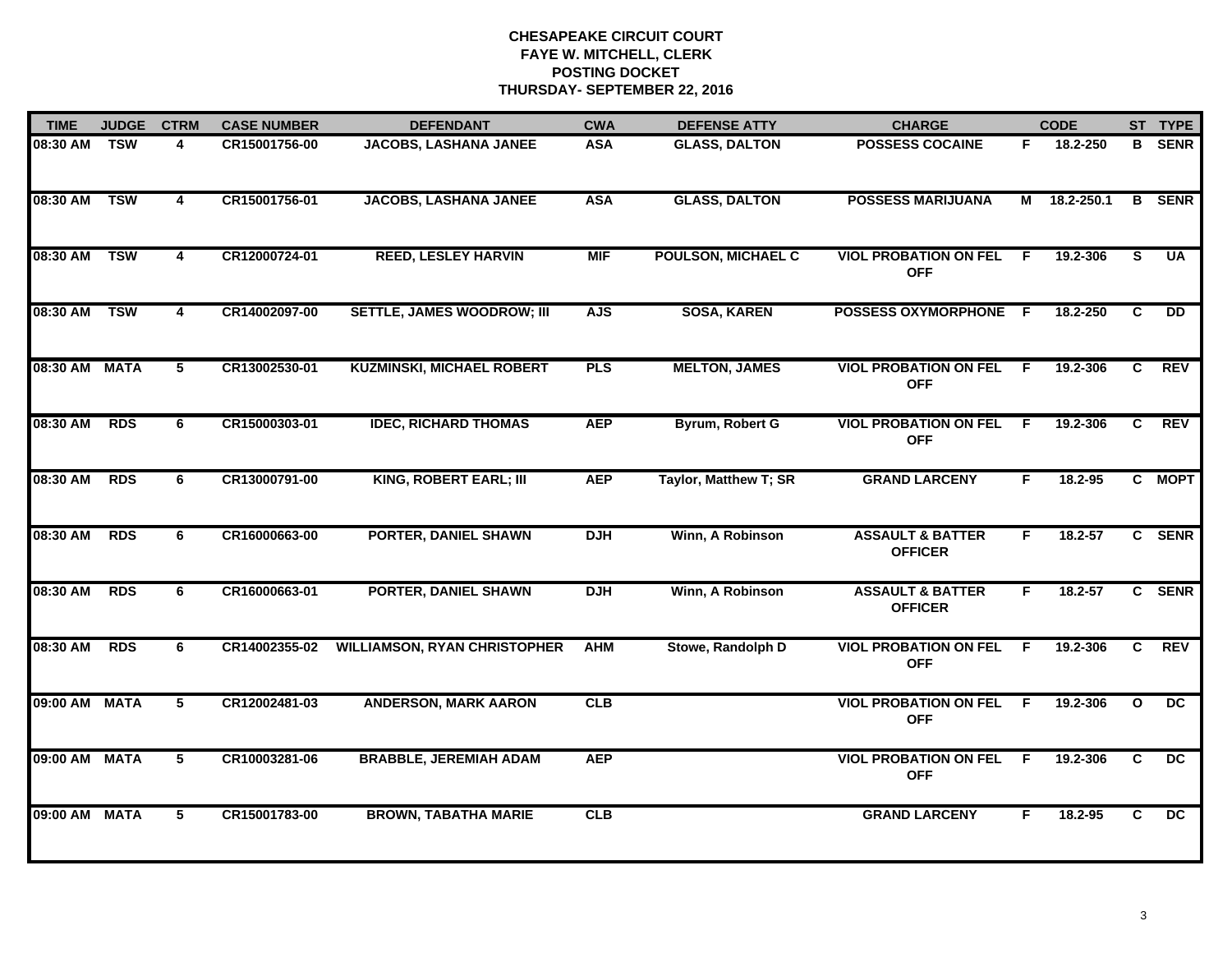| <b>TIME</b>   | <b>JUDGE</b> | <b>CTRM</b>     | <b>CASE NUMBER</b> | <b>DEFENDANT</b>               | <b>CWA</b> | <b>DEFENSE ATTY</b> | <b>CHARGE</b>                                |     | <b>CODE</b> |              | ST TYPE         |
|---------------|--------------|-----------------|--------------------|--------------------------------|------------|---------------------|----------------------------------------------|-----|-------------|--------------|-----------------|
| 09:00 AM MATA |              | 5               | CR16000181-00      | <b>BROWN, TABATHA MARIE</b>    | <b>CLB</b> |                     | <b>POSSESS HEROIN</b>                        | F.  | 18.2-250    | C            | DC.             |
| 09:00 AM MATA |              | 5               | CR12000704-01      | <b>CAMPSON, RUSTY LEIGH</b>    | CLB        |                     | <b>VIOL PROBATION ON FEL</b><br><b>OFF</b>   | F   | 19.2-306    | в            | DC              |
| 09:00 AM MATA |              | 5               | CR11001194-06      | <b>COLTRAIN, JUSTIN ANDREW</b> | CLB        |                     | <b>VIOL PROBATION ON FEL</b><br><b>OFF</b>   | - F | 19.2-306    | C            | $\overline{DC}$ |
| 09:00 AM MATA |              | 5               | CR12002866-07      | <b>COLTRAIN, JUSTIN ANDREW</b> | CLB        |                     | <b>VIOL PROBATION ON FEL</b><br><b>OFF</b>   | - F | 19.2-306    | C            | DC.             |
| 09:00 AM MATA |              | 5               | CR16000019-00      | <b>COLTRAIN, JUSTIN ANDREW</b> | CLB        |                     | <b>GRAND LARCENY</b>                         | F.  | 18.2-95     | C            | DC.             |
| 09:00 AM MATA |              | 5               | CR12002420-36      | <b>CONLEY, EMMA ELIZABETH</b>  | CLB        |                     | <b>VIOL PROBATION ON FEL</b><br><b>OFF</b>   | F.  | 19.2-306    | C            | DC              |
| 09:00 AM MATA |              | 5               | CR11001356-02      | <b>CUETO, GINGER MARIE</b>     | CLB        |                     | <b>VIOL PROBATION ON FEL F</b><br><b>OFF</b> |     | 19.2-306    | C            | DC.             |
| 09:00 AM MATA |              | 5               | CR11001759-02      | <b>CUETO, GINGER MARIE</b>     | CLB        |                     | <b>VIOL PROBATION ON FEL</b><br><b>OFF</b>   | -F  | 19.2-306    | C            | DC              |
| 09:00 AM MATA |              | 5               | CR14002479-00      | <b>EVANS, MARK CHRISTOPHER</b> | CLB        |                     | <b>GRAND LARCENY</b>                         | F   | 18.2-95     | $\mathbf{o}$ | DC              |
| 09:00 AM MATA |              | 5               | CR15000379-00      | <b>GRZYWINSKI, AMY MARIE</b>   | CLB        |                     | <b>GRAND LARCENY</b>                         | F.  | $18.2 - 95$ | в            | $\overline{DC}$ |
| 09:00 AM MATA |              | $5\overline{ }$ | CR15000379-01      | <b>GRZYWINSKI, AMY MARIE</b>   | CLB        |                     | <b>CONCEALMENT</b>                           | F.  | 18.2-103    | C            | DC              |
| 09:00 AM MATA |              | 5               | CR12002168-02      | <b>JONES, GARNETT DONTE</b>    | CLB        |                     | <b>VIOL PROBATION ON FEL</b><br><b>OFF</b>   | F.  | 19.2-306    | C            | DC              |
| 09:00 AM MATA |              | 5               | CR14000185-02      | <b>LAWRENCE, ANTONIO</b>       | CLB        |                     | <b>VIOL PROBATION ON FEL F</b><br><b>OFF</b> |     | 19.2-306    | C.           | DC              |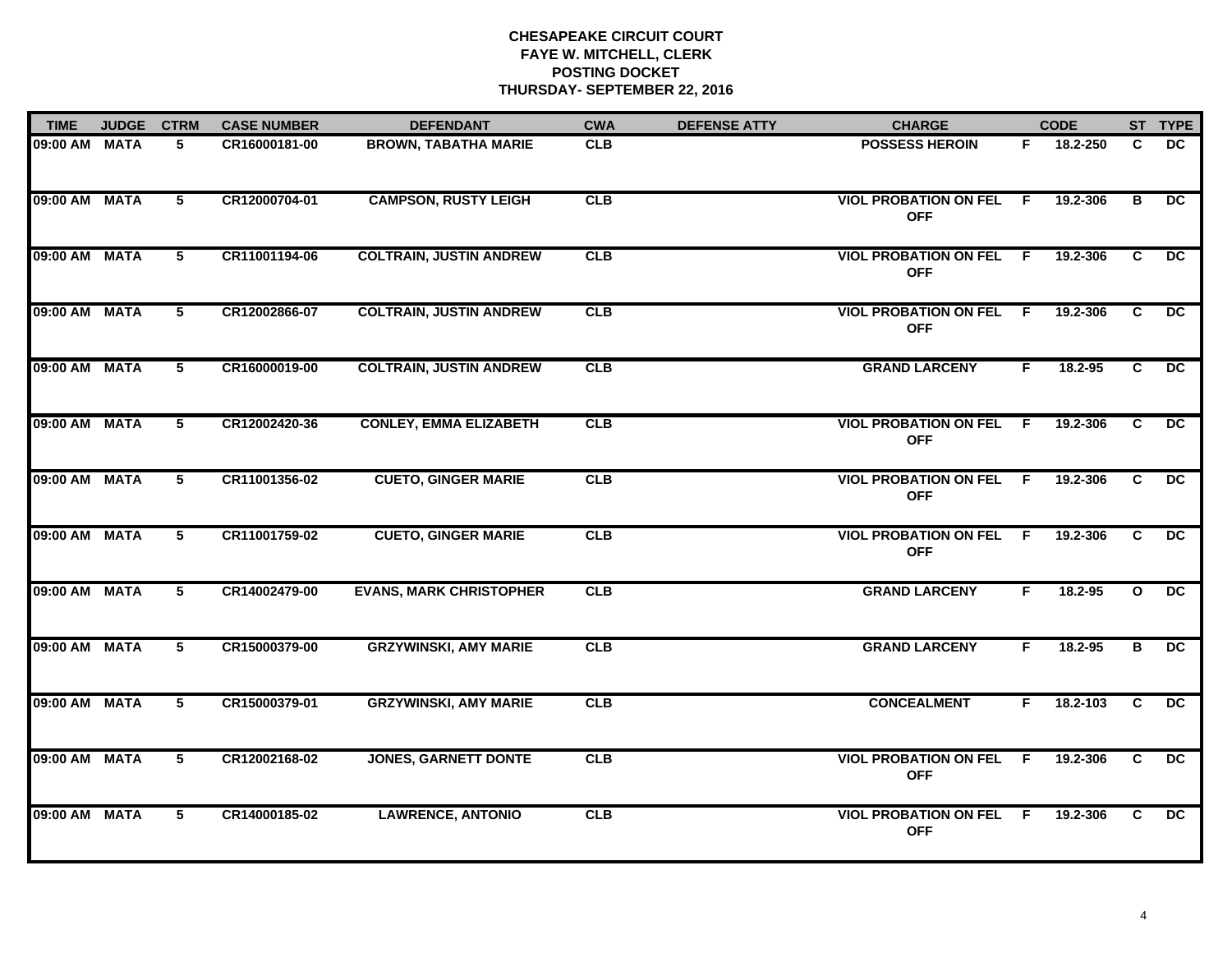| <b>TIME</b>   | <b>JUDGE</b> | <b>CTRM</b>    | <b>CASE NUMBER</b> | <b>DEFENDANT</b>                  | <b>CWA</b> | <b>DEFENSE ATTY</b>   | <b>CHARGE</b>                                |     | <b>CODE</b> |              | ST TYPE         |
|---------------|--------------|----------------|--------------------|-----------------------------------|------------|-----------------------|----------------------------------------------|-----|-------------|--------------|-----------------|
| 09:00 AM      | <b>MATA</b>  | 5              | CR14000450-01      | <b>LEWIS, TIFFANY COLLEEN</b>     | <b>CLB</b> |                       | <b>VIOL PROBATION ON FEL</b><br><b>OFF</b>   | F.  | 19.2-306    | C.           | DC.             |
| 09:00 AM      | <b>MATA</b>  | $5^{\circ}$    | CR14001510-03      | <b>LEWIS, TIFFANY COLLEEN</b>     | CLB        |                       | <b>VIOL PROBATION ON FEL F</b><br><b>OFF</b> |     | 19.2-306    | C            | DC.             |
| 09:00 AM      | <b>MATA</b>  | $\overline{5}$ | CR14001745-01      | <b>LEWIS, TIFFANY COLLEEN</b>     | CLB        |                       | <b>VIOL PROBATION ON FEL</b><br><b>OFF</b>   | F   | 19.2-306    | C            | $\overline{DC}$ |
| 09:00 AM MATA |              | 5              | CR14001792-02      | <b>MARSHALL, TIFFANY LAVERNE</b>  | <b>CLB</b> |                       | <b>VIOL PROBATION ON FEL F</b><br><b>OFF</b> |     | 19.2-306    | $\mathbf{o}$ | DC.             |
| 09:00 AM MATA |              | 5              | CR11002331-00      | <b>MELTON, JASON BRIAN</b>        | CLB        |                       | <b>GRAND LARCENY</b>                         | F.  | 18.2-95     | в            | $\overline{DC}$ |
| 09:00 AM MATA |              | 5              | CR12002864-00      | <b>MELTON, JASON BRIAN</b>        | CLB        |                       | <b>GRAND LARCENY</b>                         | F.  | 18.2-95     | $\mathbf{o}$ | DC.             |
| 09:00 AM MATA |              | $5^{\circ}$    | CR11003019-01      | <b>MOYLER, KEITH LAVON</b>        | CLB        |                       | <b>VIOL PROBATION ON FEL</b><br><b>OFF</b>   | F   | 19.2-306    | C            | $\overline{DC}$ |
| 09:00 AM MATA |              | 5              | CR13000558-06      | <b>MUNDIE, MATTHEW JOSEPH</b>     | CLB        |                       | <b>VIOL PROBATION ON FEL F</b><br><b>OFF</b> |     | 19.2-306    | в            | DC              |
| 09:00 AM      | <b>MATA</b>  | 5              | CR15001127-00      | <b>MUNDIE, MATTHEW JOSEPH</b>     | CLB        |                       | <b>POSSESS HEROIN</b>                        | F.  | 18.2-250    | C            | DC.             |
| 09:00 AM MATA |              | 5              | CR14001100-01      | <b>WHITE, JESSE VERNON</b>        | CLB        |                       | <b>VIOL PROBATION ON FEL</b><br><b>OFF</b>   | - F | 19.2-306    | C            | $\overline{DC}$ |
| 09:00 AM MATA |              | $5^{\circ}$    | CR10002306-01      | <b>WILLIAMS, DANLADI WILLIAMS</b> | CLB        |                       | <b>VIOL PROBATION ON FEL F</b><br><b>OFF</b> |     | 19.2-306    | $\mathbf{o}$ | $\overline{DC}$ |
| 09:30 AM      | <b>JWB</b>   | $\mathbf{1}$   | CR12002216-01      | <b>CARMACK, LAWRENCE DAVID</b>    | <b>CPO</b> | <b>BELOTE, NICOLE</b> | <b>VIOL PROBATION ON FEL</b><br><b>OFF</b>   | F.  | 19.2-306    | C.           | <b>TBS</b>      |
| 09:30 AM      | <b>JWB</b>   | $\mathbf 1$    | CR12002216-02      | <b>CARMACK, LAWRENCE DAVID</b>    | <b>CPO</b> | <b>BELOTE, NICOLE</b> | <b>FTA-PROB VIOL</b>                         | М   | 18.2-456    | $\mathbf{C}$ | <b>TBS</b>      |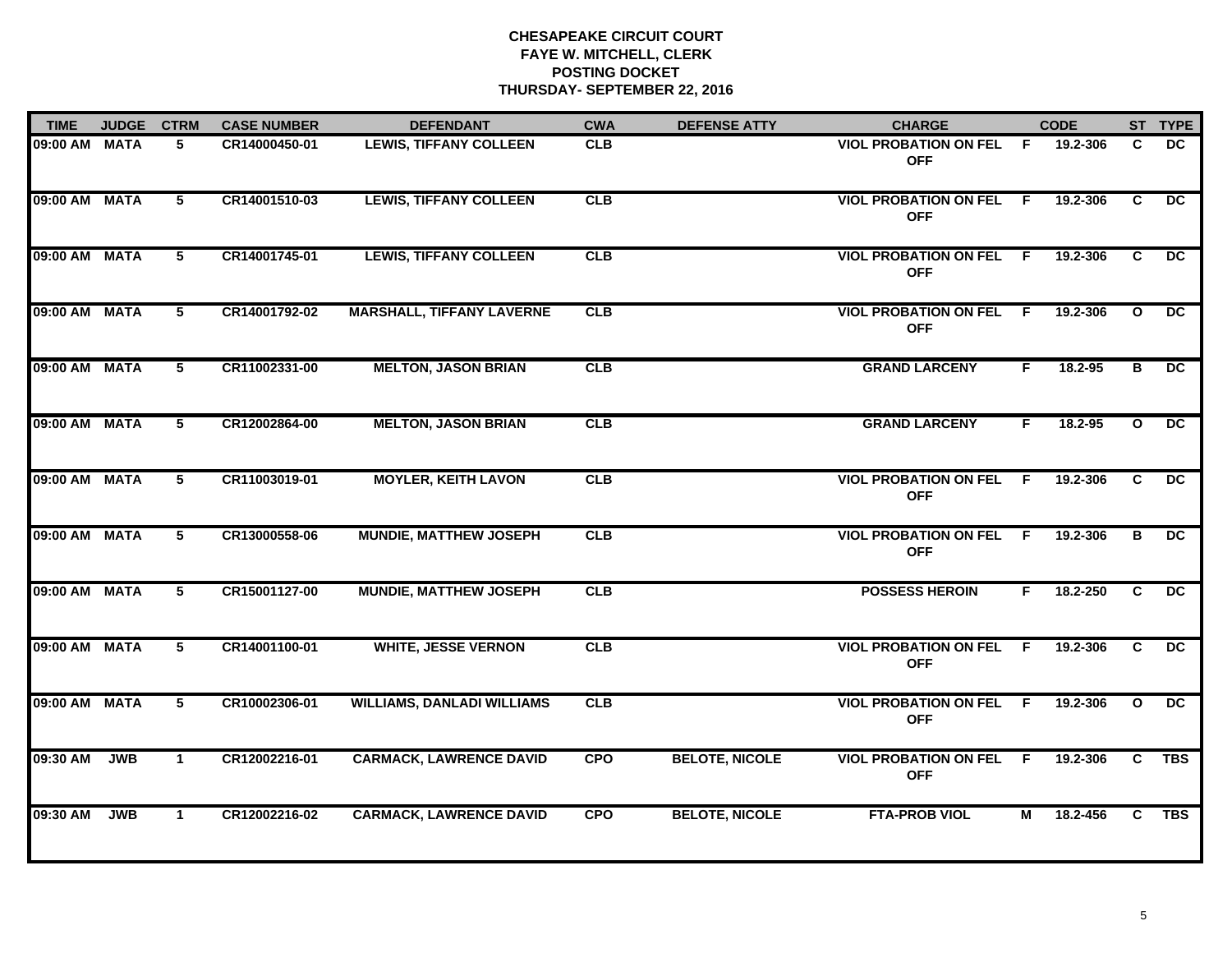| <b>TIME</b> | <b>JUDGE</b> | <b>CTRM</b>  | <b>CASE NUMBER</b> | <b>DEFENDANT</b>                   | <b>CWA</b> | <b>DEFENSE ATTY</b>          | <b>CHARGE</b>                                 |     | <b>CODE</b>    |   | ST TYPE       |
|-------------|--------------|--------------|--------------------|------------------------------------|------------|------------------------------|-----------------------------------------------|-----|----------------|---|---------------|
| 09:30 AM    | <b>JWB</b>   | $\mathbf{1}$ | CR91000799-01      | HARSHAW, CHARLES W; JR             |            |                              | <b>VIOL PROBATION ON FEL F</b><br><b>OFF</b>  |     | 19.2-306       |   | <b>ADAT</b>   |
| 09:30 AM    | <b>JWB</b>   | $\mathbf{1}$ | CR91000800-01      | <b>HARSHAW, CHARLES W; JR</b>      |            |                              | <b>VIOL PROBATION ON FEL</b><br><b>OFF</b>    | F.  | 19.2-306       |   | <b>ADAT</b>   |
| 09:30 AM    | <b>JWB</b>   | $\mathbf 1$  | CR16000947-00      | <b>JOHNSON, TYRELL</b>             |            |                              | FRD CONV, PROP REMOVL F<br>$>= $200$          |     | 18.2-115       |   | C ADAT        |
| 10:00 AM    | <b>JWB</b>   | -1           | CR16000642-00      | <b>CAROLINO, PATRICK AUSTIN</b>    | <b>ASA</b> | <b>STOKES, MARK</b>          | <b>DISTRIB OF SCH I OR II</b><br><b>DRUGS</b> | F.  | 18.2-248       | в | <b>WC</b>     |
| 10:00 AM    | <b>JWB</b>   | $\mathbf{1}$ | CR16001143-00      | <b>FULLER, BREON ANTOWAIN</b>      | <b>AHM</b> | Gilchrist, Kurt A.           | <b>POSSESS COCAINE</b>                        | F.  | 18.2-250       |   | <b>B</b> TRYL |
| 10:00 AM    | <b>JWB</b>   | $\mathbf 1$  | CR16001143-00      | <b>FULLER, BREON ANTOWAIN</b>      | <b>AHM</b> | Gilchrist, Kurt A.           | <b>POSSESS COCAINE</b>                        | F.  | 18.2-250       | B | <b>MOT</b>    |
| 10:00 AM    | <b>JWB</b>   | $\mathbf{1}$ | CR16001403-00      | <b>MURPHY, GEORGE RANDOLPH; JR</b> | <b>MIF</b> | <b>STOKES, MARK B</b>        | <b>PWID MARIJUANA</b>                         |     | $F$ 18.2-248.1 |   | <b>B</b> TRYL |
| 10:00 AM    | <b>JWB</b>   | $\mathbf{1}$ | CR16001188-00      | <b>NICHOLS, BRENTON LAMONT</b>     | <b>DJH</b> | <b>HOLDER, WM JOSHUA</b>     | <b>FORGE PUBLIC RECORDS</b>                   | - F | 18.2-168       |   | <b>B</b> TRYL |
| 10:00 AM    | <b>JWB</b>   | $\mathbf{1}$ | CR16001300-00      | <b>NICHOLS, DEVIYON MARQUETTE</b>  | <b>DAW</b> | <b>SWIFT SHERARD, SANITA</b> | <b>FORGERY</b>                                | F   | 18.2-172       |   | <b>B</b> TRYL |
| 10:00 AM    | <b>JWB</b>   | $\mathbf 1$  | CR16001300-01      | <b>NICHOLS, DEVIYON MARQUETTE</b>  | <b>DAW</b> | <b>SWIFT SHERARD, SANITA</b> | <b>FORGE CHECK</b>                            | F   | 18.2-172       |   | <b>B</b> PLEA |
| 10:00 AM    | <b>JWB</b>   | $\mathbf 1$  | CR16001300-02      | <b>NICHOLS, DEVIYON MARQUETTE</b>  | <b>DAW</b> | <b>SWIFT SHERARD, SANITA</b> | <b>CONSPIRE</b><br><b>FORGERY/UTTERING</b>    | F.  | 18.2-172       |   | <b>B</b> TRYL |
| 10:00 AM    | <b>JWB</b>   | $\mathbf{1}$ | CR16001300-03      | <b>NICHOLS, DEVIYON MARQUETTE</b>  | <b>DAW</b> | <b>SWIFT SHERARD, SANITA</b> | <b>CONSPIRE TO FORGE</b><br><b>CHECK</b>      | F.  | 18.2-172       |   | <b>B</b> TRYL |
| 10:00 AM    | <b>JWB</b>   | $\mathbf{1}$ | CR16001300-04      | <b>NICHOLS, DEVIYON MARQUETTE</b>  | <b>DAW</b> | <b>SWIFT SHERARD, SANITA</b> | <b>FORGE CHECK</b>                            | F.  | 18.2-172       |   | <b>B</b> TRYL |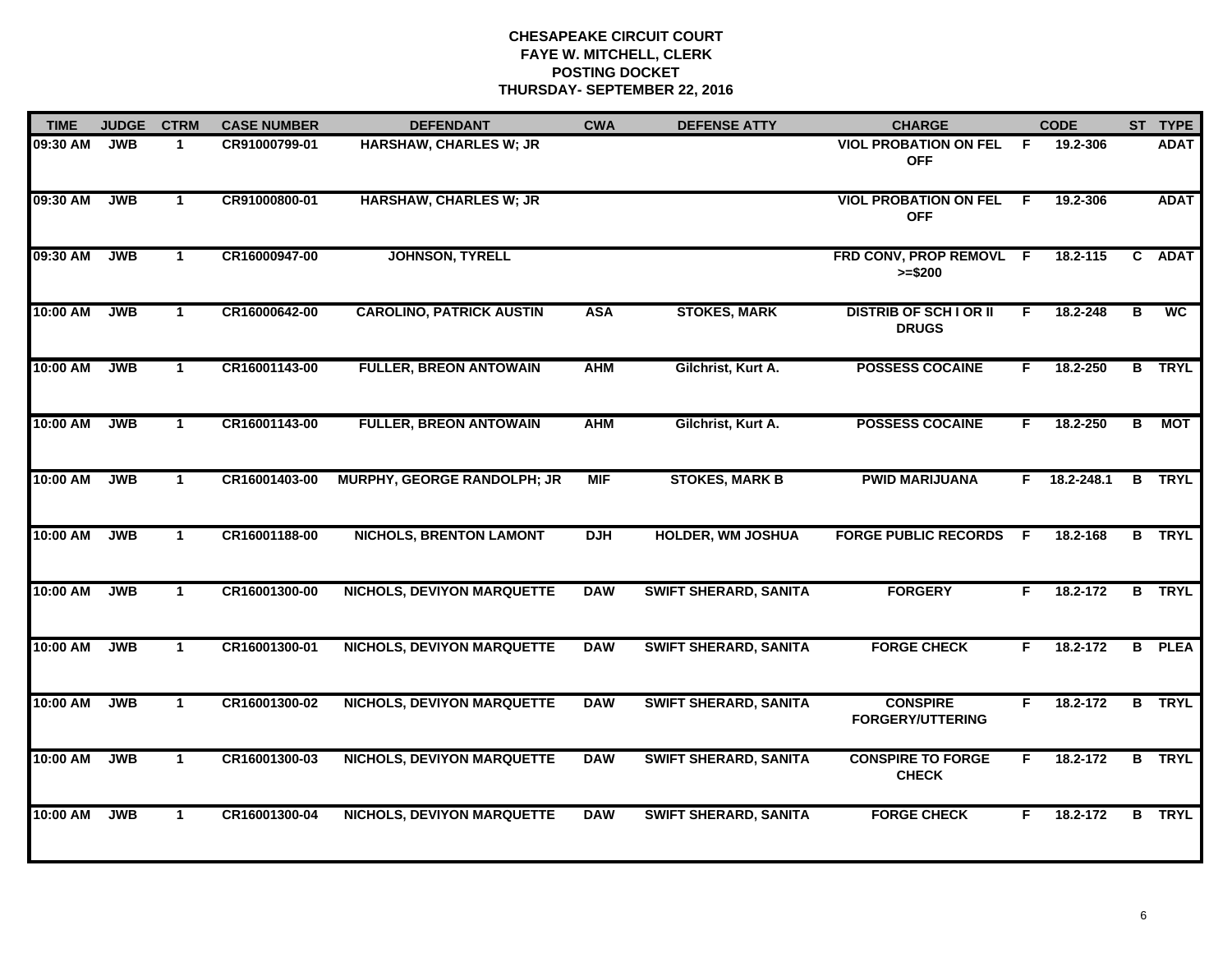| <b>TIME</b> | <b>JUDGE</b> | <b>CTRM</b>             | <b>CASE NUMBER</b> | <b>DEFENDANT</b>                  | <b>CWA</b> | <b>DEFENSE ATTY</b>          | <b>CHARGE</b>                              |    | <b>CODE</b>  |    | ST TYPE       |
|-------------|--------------|-------------------------|--------------------|-----------------------------------|------------|------------------------------|--------------------------------------------|----|--------------|----|---------------|
| 10:00 AM    | <b>JWB</b>   | $\blacktriangleleft$    | CR16001300-05      | NICHOLS, DEVIYON MARQUETTE        | <b>DAW</b> | <b>SWIFT SHERARD, SANITA</b> | <b>FORGE CHECK</b>                         | F  | 18.2-172     | B. | <b>TRYL</b>   |
| 10:00 AM    | <b>JWB</b>   | $\mathbf 1$             | CR16001300-06      | <b>NICHOLS, DEVIYON MARQUETTE</b> | <b>DAW</b> | <b>SWIFT SHERARD, SANITA</b> | <b>FORGE CHECK</b>                         | F  | 18.2-172     |    | <b>B</b> TRYL |
| 10:00 AM    | <b>JWB</b>   | $\mathbf 1$             | CR16001300-07      | <b>NICHOLS, DEVIYON MARQUETTE</b> | <b>DAW</b> | <b>SWIFT SHERARD, SANITA</b> | <b>ELUDE POLICE</b>                        | М  | 46.2-817A    |    | <b>B</b> TRYL |
| 10:00 AM    | <b>JWB</b>   | $\mathbf 1$             | CR16001225-00      | <b>SCALES, MAURICE WALTER</b>     | <b>DAW</b> | <b>TITTER, JENNIFER</b>      | <b>EMBEZZLEMENT</b>                        | F  | 18.2-111     |    | <b>B</b> TRYL |
| 10:00 AM    | <b>JWB</b>   | $\mathbf 1$             | CR16001514-00      | <b>WARD, DAVID CLAYTON</b>        | <b>DJH</b> | Decker, Peter G.; III        | <b>POSSESS DRUGS SHC I/II</b>              | F  | 18.2-250     |    | <b>B</b> PLEA |
| 10:00 AM    | <b>JWB</b>   | $\mathbf 1$             | CR16001514-01      | <b>WARD, DAVID CLAYTON</b>        | <b>DJH</b> | Decker, Peter G.; III        | <b>PWID MARIJUANA</b>                      |    | F 18.2-248.1 | B  | <b>PLEA</b>   |
| 10:00 AM    | <b>TSW</b>   | $\overline{4}$          | CR16001637-00      | <b>BOYKINS, LAKEISHA VICTORIA</b> | CLB        | <b>SOSA, KAREN</b>           | <b>SHOPLIFTING CONCEAL</b><br><b>GOODS</b> | F  | 18.2-103     |    | <b>B</b> PLEA |
| 10:00 AM    | <b>TSW</b>   | 4                       | CR16001244-00      | <b>PHILLIPS, VERLIN BILL</b>      | <b>CPO</b> | Winn, A. Robinson            | <b>POSSESS COCAINE</b>                     | F. | 18.2-250     |    | <b>B</b> PLEA |
| 10:00 AM    | <b>TSW</b>   | 4                       | CR16001397-00      | <b>REED, JACOB ELIAS</b>          | <b>CPO</b> | Woods, Michael J.            | <b>PWID MARIJUANA</b>                      | F. | 18.2-248.1   |    | <b>B</b> TRYL |
| 10:00 AM    | <b>TSW</b>   | $\overline{\mathbf{4}}$ | CR16001397-01      | <b>REED, JACOB ELIAS</b>          | <b>CPO</b> | Woods, Michael J.            | <b>PWID MARIJUANA</b>                      | F. | 18.2-248.1   |    | <b>B</b> TRYL |
| 10:00 AM    | <b>TSW</b>   | $\overline{\mathbf{4}}$ | CR16000377-00      | THOMAS, MAHOGANY RONNELL          | <b>CPO</b> | <b>PASS, STEPHANIE P</b>     | <b>PWID HEROIN, 2ND OFF</b>                | F  | 18.2-248     |    | <b>B</b> PLEA |
| 10:00 AM    | <b>TSW</b>   | $\overline{\mathbf{4}}$ | CR16000377-01      | THOMAS, MAHOGANY RONNELL          | <b>CPO</b> | <b>PASS, STEPHANIE P</b>     | PWID HEROIN, 2ND OFF                       | F. | 18.2-248     |    | <b>B</b> PLEA |
| 10:00 AM    | <b>TSW</b>   | 4                       | CR16001473-00      | THOMAS-HARRISON, TINA MARIE       | <b>CPO</b> | <b>WENWORTH, RACHEL E</b>    | POSSESS AMPHETAMINES F                     |    | 18.2-250     |    | <b>B</b> PLEA |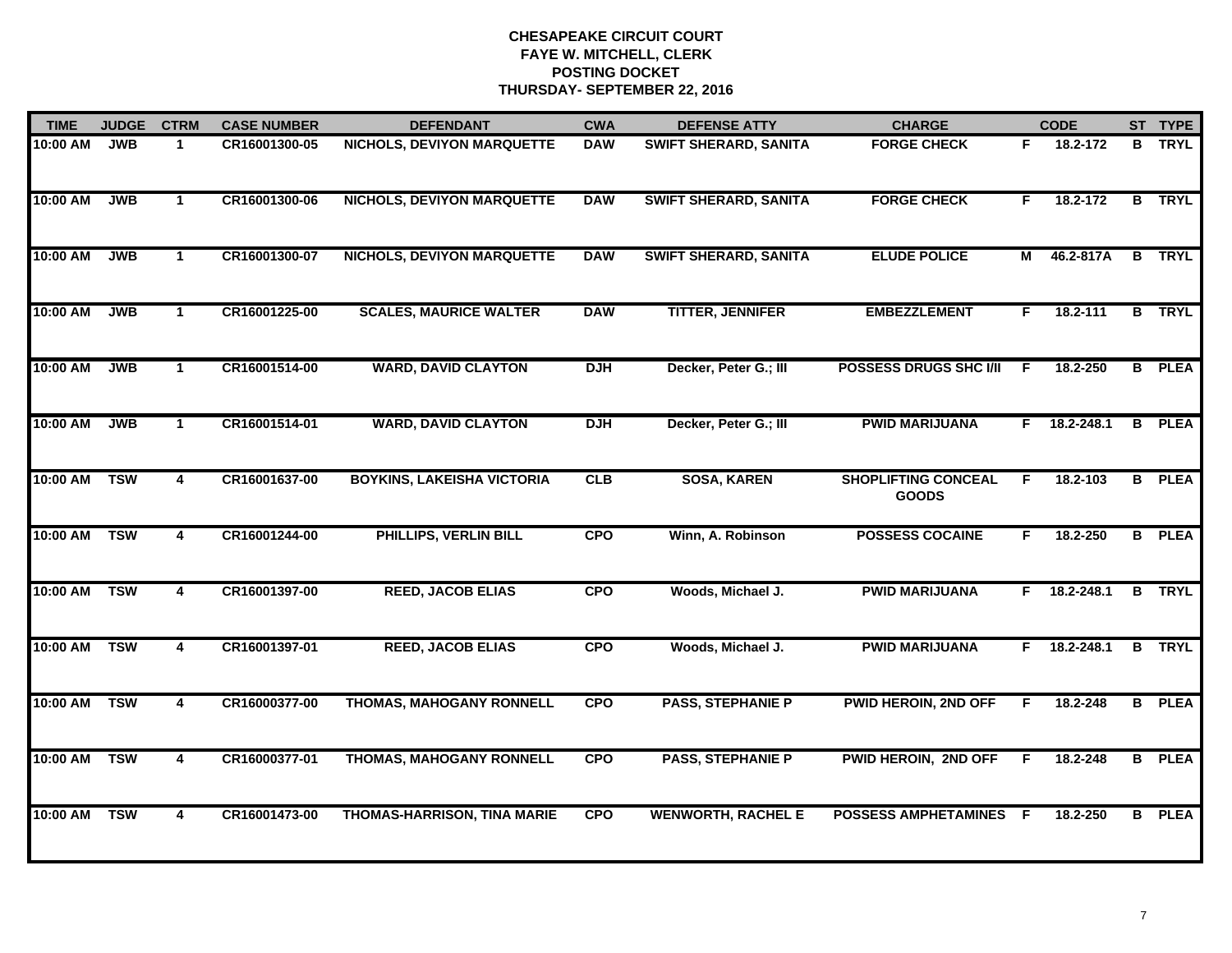| <b>TIME</b> | <b>JUDGE</b> | <b>CTRM</b> | <b>CASE NUMBER</b> | <b>DEFENDANT</b>                 | <b>CWA</b> | <b>DEFENSE ATTY</b>          | <b>CHARGE</b>                                 |    | <b>CODE</b> | <b>ST</b>    | <b>TYPE</b> |
|-------------|--------------|-------------|--------------------|----------------------------------|------------|------------------------------|-----------------------------------------------|----|-------------|--------------|-------------|
| 10:00 AM    | <b>TSW</b>   | 4           | CR16000961-00      | <b>WILLIAMS, KENEISHA DIONNE</b> | <b>PLS</b> | <b>SAMS, BRUCE C</b>         | <b>EMBEZZLEMENT</b>                           | F. | 18.2-111    | в            | <b>TBS</b>  |
| 10:00 AM    | <b>TSW</b>   | 4           | CR16000961-00      | <b>WILLIAMS, KENEISHA DIONNE</b> | <b>PLS</b> | <b>SAMS, BRUCE C</b>         | <b>EMBEZZLEMENT</b>                           | F  | 18.2-111    | В            | WC          |
| 10:00 AM    | <b>RDS</b>   | 6           | CR16000621-01      | <b>JONES, JAVONTE MARQUISE</b>   | <b>AMF</b> | <b>VOLTIN, CHRISTOPHER T</b> | <b>ASSAULT: MALICIOUS</b><br><b>W/INJURY</b>  | F. | 18.2-51.2   | C            | <b>JURY</b> |
| 10:00 AM    | <b>RDS</b>   | 6           | CR16000621-02      | <b>JONES, JAVONTE MARQUISE</b>   | <b>AMF</b> | <b>VOLTIN, CHRISTOPHER T</b> | <b>USE F/A IN COMMISSION</b><br><b>FELONY</b> | E  | 18.2-53.1   | C            | <b>JURY</b> |
| 10:00 AM    | <b>RDS</b>   | 6           | CR16000621-03      | <b>JONES, JAVONTE MARQUISE</b>   | <b>AMF</b> | <b>VOLTIN, CHRISTOPHER T</b> | <b>USE F/A IN COMMISSION</b><br><b>FELONY</b> | E  | 18.2-53.1   | C            | <b>JURY</b> |
| 10:00 AM    | <b>RDS</b>   | 6           | CR16000621-04      | <b>JONES, JAVONTE MARQUISE</b>   | <b>AMF</b> | <b>VOLTIN, CHRISTOPHER T</b> | <b>ROBBERY</b>                                | F  | 18.2-58     | $\mathbf{c}$ | <b>JURY</b> |
| 10:00 AM    | <b>RDS</b>   | 6           | CR16000621-05      | <b>JONES, JAVONTE MARQUISE</b>   | <b>AMF</b> | <b>VOLTIN, CHRISTOPHER T</b> | <b>CONSPIRE TO COMMIT</b><br><b>ROBBERY</b>   | F. | 18.2-58     | C            | <b>JURY</b> |